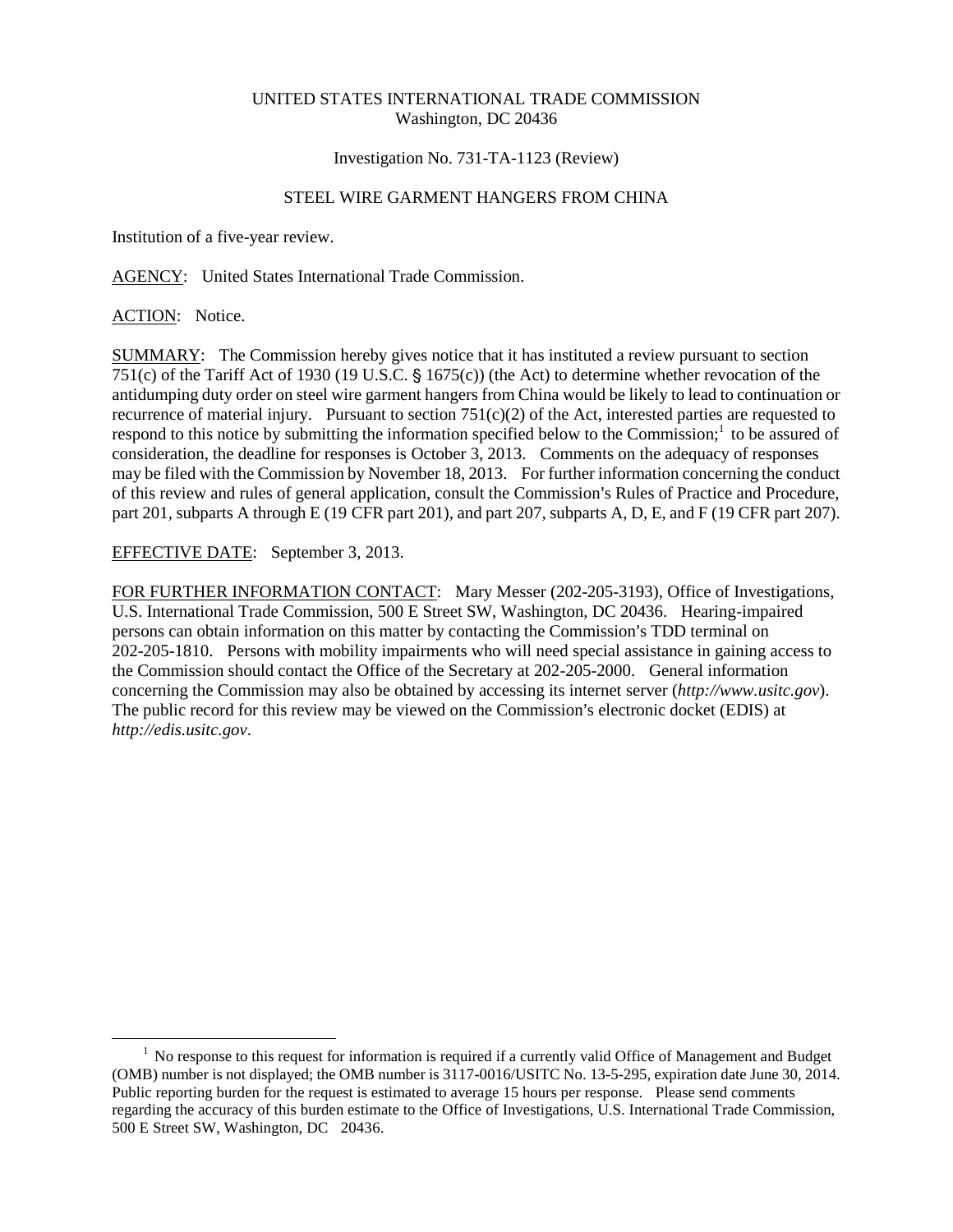#### SUPPLEMENTARY INFORMATION:

Background.--On October 6, 2008, the Department of Commerce issued an antidumping duty order on imports of steel wire garment hangers from China (73 FR 58111). The Commission is conducting a review to determine whether revocation of the order would be likely to lead to continuation or recurrence of material injury to the domestic industry within a reasonably foreseeable time. It will assess the adequacy of interested party responses to this notice of institution to determine whether to conduct a full review or an expedited review. The Commission's determination in any expedited review will be based on the facts available, which may include information provided in response to this notice.

Definitions.--The following definitions apply to this review:

- (1) *Subject Merchandise* is the class or kind of merchandise that is within the scope of the five-year review, as defined by the Department of Commerce.
- (2) The *Subject Country* in this review is China.
- (3) The *Domestic Like Product* is the domestically produced product or products which are like, or in the absence of like, most similar in characteristics and uses with, the *Subject Merchandise*. In its original determination, the Commission defined a single *Domestic Like Product* comprised of all the various types of steel wire garment hangers, co-extensive with Commerce's scope.
- (4) The *Domestic Industry* is the U.S. producers as a whole of the *Domestic Like Product*, or those producers whose collective output of the *Domestic Like Product* constitutes a major proportion of the total domestic production of the product. In its original determination, the Commission defined a single *Domestic Industry* consisting of all domestic producers of steel wire garment hangers.
- (5) The *Order Date* is the date that the antidumping duty order under review became effective. In this review, the *Order Date* is October 6, 2008.
- (6) An *Importer* is any person or firm engaged, either directly or through a parent company or subsidiary, in importing the *Subject Merchandise* into the United States from a foreign manufacturer or through its selling agent.

Participation in the review and public service list.--Persons, including industrial users of the *Subject Merchandise* and, if the merchandise is sold at the retail level, representative consumer organizations, wishing to participate in the review as parties must file an entry of appearance with the Secretary to the Commission, as provided in section  $201.11(b)(4)$  of the Commission's rules, no later than 21 days after publication of this notice in the *Federal Register*. The Secretary will maintain a public service list containing the names and addresses of all persons, or their representatives, who are parties to the review.

Former Commission employees who are seeking to appear in Commission five-year reviews are advised that they may appear in a review even if they participated personally and substantially in the corresponding underlying original investigation. The Commission's designated agency ethics official has advised that a five-year review is not considered the "same particular matter" as the corresponding underlying original investigation for purposes of 18 U.S.C. § 207, the post employment statute for Federal employees, and Commission rule  $201.15(b)$  (19 CFR § 201.15(b)), 73 FR 24609 (May 5, 2008). This advice was developed in consultation with the Office of Government Ethics. Consequently, former employees are not required to seek Commission approval to appear in a review under Commission rule 19 CFR  $\S 201.15$ , even if the corresponding underlying original investigation was pending when they were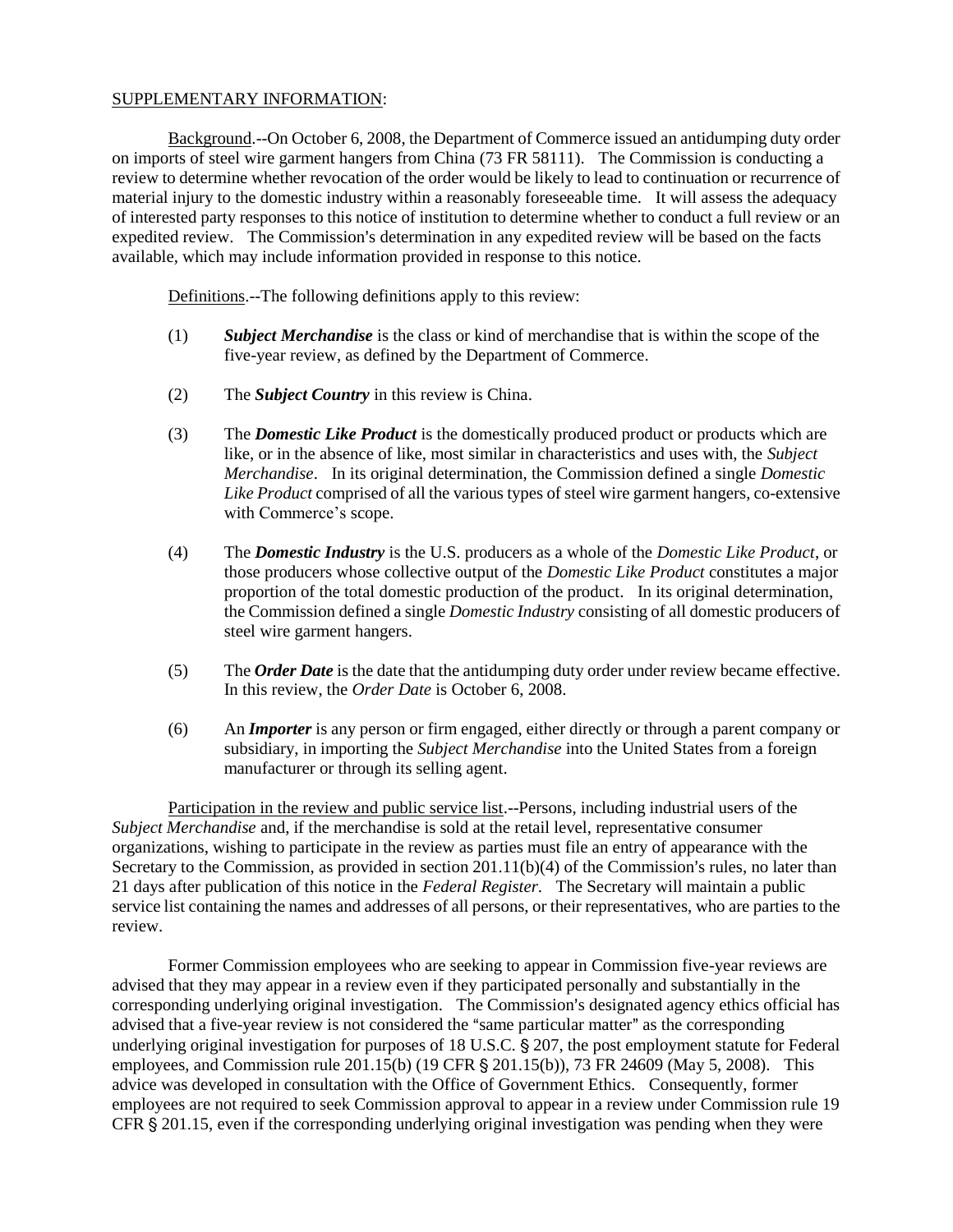Commission employees. For further ethics advice on this matter, contact Carol McCue Verratti, Deputy Agency Ethics Official, at 202-205-3088.

Limited disclosure of business proprietary information (BPI) under an administrative protective order (APO) and APO service list.--Pursuant to section  $207.7(a)$  of the Commission's rules, the Secretary will make BPI submitted in this review available to authorized applicants under the APO issued in the review, provided that the application is made no later than 21 days after publication of this notice in the *Federal Register.* Authorized applicants must represent interested parties, as defined in 19 U.S.C. § 1677(9), who are parties to the review. A separate service list will be maintained by the Secretary for those parties authorized to receive BPI under the APO.

Certification.--Pursuant to section 207.3 of the Commission's rules, any person submitting information to the Commission in connection with this review must certify that the information is accurate and complete to the best of the submitter's knowledge. In making the certification, the submitter will be deemed to consent, unless otherwise specified, for the Commission, its employees, and contract personnel to use the information provided in any other reviews or investigations of the same or comparable products which the Commission conducts under Title VII of the Act, or in internal audits and investigations relating to the programs and operations of the Commission pursuant to 5 U.S.C. Appendix 3.

Written submissions.--Pursuant to section 207.61 of the Commission's rules, each interested party response to this notice must provide the information specified below. The deadline for filing such responses is October 3, 2013. Pursuant to section 207.62(b) of the Commission's rules, eligible parties (as specified in Commission rule  $207.62(b)(1)$  may also file comments concerning the adequacy of responses to the notice of institution and whether the Commission should conduct an expedited or full review. The deadline for filing such comments is November 18, 2013. All written submissions must conform with the provisions of sections 201.8 and 207.3 of the Commission's rules and any submissions that contain BPI must also conform with the requirements of sections  $201.6$  and  $207.7$  of the Commission's rules. Regarding electronic filing requirements under the Commission's rules, see also the Commission's Handbook on E-Filing, available on the Commission's website at *http://edis.usitc.gov*. Also, in accordance with sections  $201.16(c)$  and  $207.3$  of the Commission's rules, each document filed by a party to the review must be served on all other parties to the review (as identified by either the public or APO service list as appropriate), and a certificate of service must accompany the document (if you are not a party to the review you do not need to serve your response).

Inability to provide requested information.--Pursuant to section  $207.61(c)$  of the Commission's rules, any interested party that cannot furnish the information requested by this notice in the requested form and manner shall notify the Commission at the earliest possible time, provide a full explanation of why it cannot provide the requested information, and indicate alternative forms in which it can provide equivalent information. If an interested party does not provide this notification (or the Commission finds the explanation provided in the notification inadequate) and fails to provide a complete response to this notice, the Commission may take an adverse inference against the party pursuant to section 776(b) of the Act (19 U.S.C.  $\S$  1677e(b)) in making its determination in the review.

INFORMATION TO BE PROVIDED IN RESPONSE TO THIS NOTICE OF INSTITUTION: As used below, the term "firm" includes any related firms.

- (1) The name and address of your firm or entity (including World Wide Web address) and name, telephone number, fax number, and E-mail address of the certifying official.
- (2) A statement indicating whether your firm/entity is a U.S. producer of the *Domestic Like Product*, a U.S. union or worker group, a U.S. importer of the *Subject Merchandise*, a foreign producer or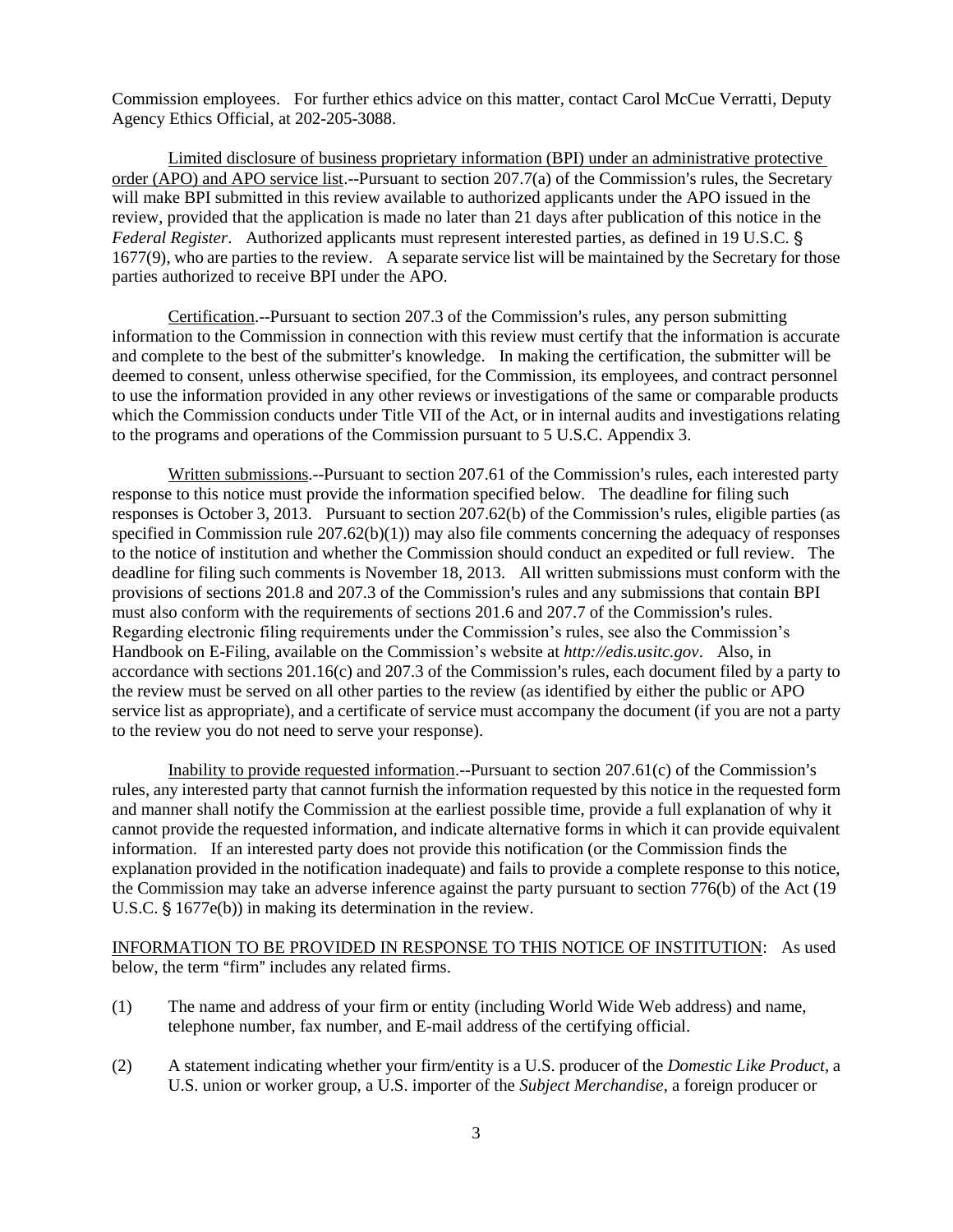exporter of the *Subject Merchandise*, a U.S. or foreign trade or business association, or another interested party (including an explanation). If you are a union/worker group or trade/business association, identify the firms in which your workers are employed or which are members of your association.

- (3) A statement indicating whether your firm/entity is willing to participate in this review by providing information requested by the Commission.
- (4) A statement of the likely effects of the revocation of the antidumping duty order on the *Domestic Industry* in general and/or your firm/entity specifically. In your response, please discuss the various factors specified in section 752(a) of the Act (19 U.S.C.  $\S$  1675a(a)) including the likely volume of subject imports, likely price effects of subject imports, and likely impact of imports of *Subject Merchandise* on the *Domestic Industry*.
- (5) A list of all known and currently operating U.S. producers of the *Domestic Like Product*. Identify any known related parties and the nature of the relationship as defined in section  $771(4)(B)$  of the Act (19 U.S.C.  $\S$  1677(4)(B)).
- (6) A list of all known and currently operating U.S. importers of the *Subject Merchandise* and producers of the *Subject Merchandise* in the *Subject Country* that currently export or have exported *Subject Merchandise* to the United States or other countries since the *Order Date*.
- (7) A list of 3-5 leading purchasers in the U.S. market for the *Domestic Like Product* and the *Subject Merchandise* (including street address, World Wide Web address, and the name, telephone number, fax number, and E-mail address of a responsible official at each firm).
- (8) A list of known sources of information on national or regional prices for the *Domestic Like Product* or the *Subject Merchandise* in the U.S. or other markets.
- (9) If you are a U.S. producer of the *Domestic Like Product*, provide the following information on your firm's operations on that product during calendar year 2012, except as noted (report quantity data in number of hangers and value data in U.S. dollars, f.o.b. plant). If you are a union/worker group or trade/business association, provide the information, on an aggregate basis, for the firms in which your workers are employed/which are members of your association.
	- (a) Production (quantity) and, if known, an estimate of the percentage of total U.S. production of the *Domestic Like Product* accounted for by your firm's(s') production;
	- (b) Capacity (quantity) of your firm to produce the *Domestic Like Product* (i.e., the level of production that your establishment(s) could reasonably have expected to attain during the year, assuming normal operating conditions (using equipment and machinery in place and ready to operate), normal operating levels (hours per week/weeks per year), time for downtime, maintenance, repair, and cleanup, and a typical or representative product mix);
	- (c) the quantity and value of U.S. commercial shipments of the *Domestic Like Product* produced in your U.S. plant(s);
	- (d) the quantity and value of U.S. internal consumption/company transfers of the *Domestic Like Product* produced in your U.S. plant(s); and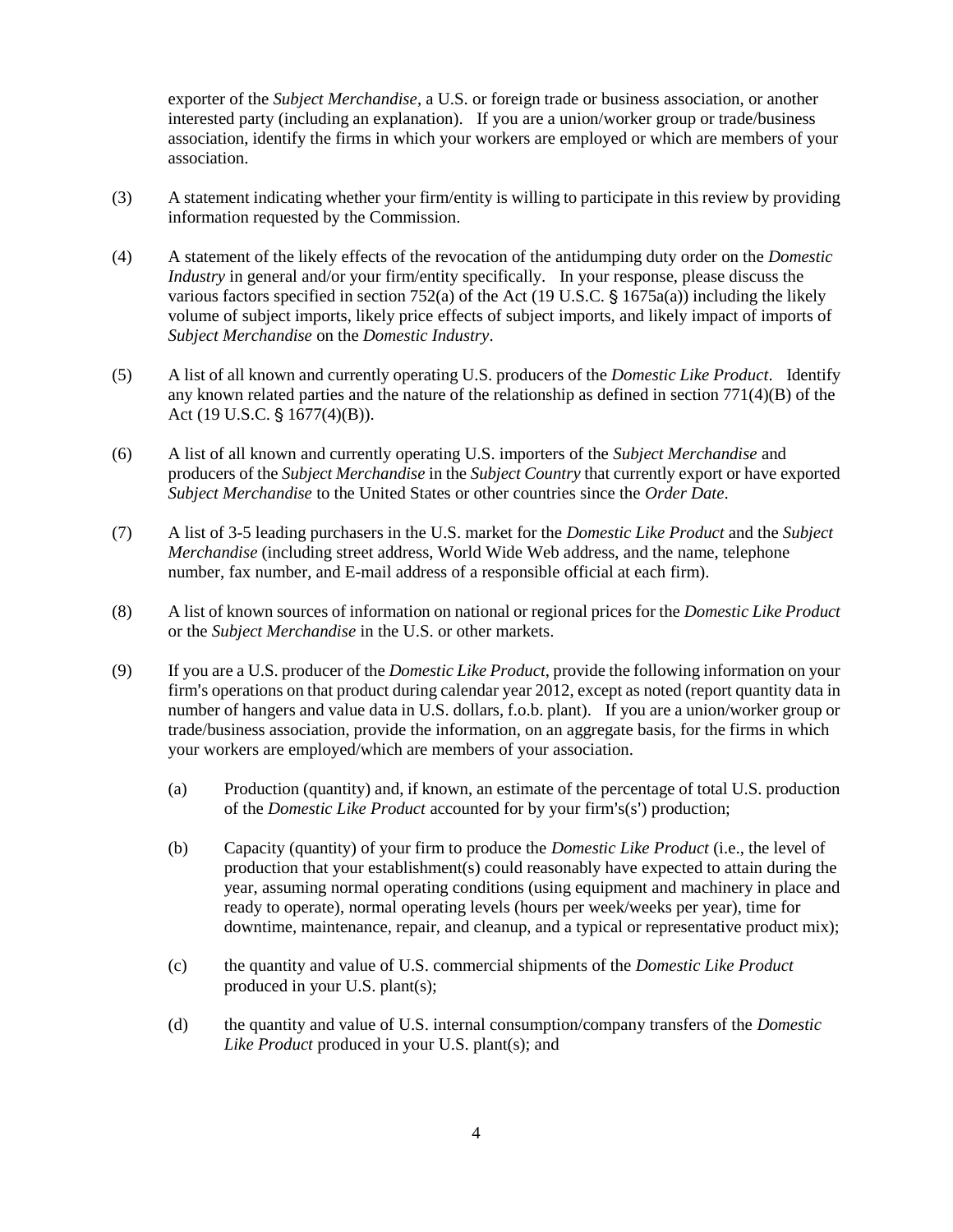- (e) the value of (i) net sales, (ii) cost of goods sold (COGS), (iii) gross profit, (iv) selling, general and administrative (SG&A) expenses, and (v) operating income of the *Domestic Like Product* produced in your U.S. plant(s) (include both U.S. and export commercial sales, internal consumption, and company transfers) for your most recently completed fiscal year (identify the date on which your fiscal year ends).
- (10) If you are a U.S. importer or a trade/business association of U.S. importers of the *Subject Merchandise* from the *Subject Country*, provide the following information on your firm's(s') operations on that product during calendar year 2012 (report quantity data in number of hangers and value data in U.S. dollars). If you are a trade/business association, provide the information, on an aggregate basis, for the firms which are members of your association.
	- (a) The quantity and value (landed, duty-paid but not including antidumping duties) of U.S. imports and, if known, an estimate of the percentage of total U.S. imports of *Subject Merchandise* from the *Subject Country* accounted for by your firm's(s') imports;
	- (b) the quantity and value (f.o.b. U.S. port, including antidumping duties) of U.S. commercial shipments of *Subject Merchandise* imported from the *Subject Country*; and
	- (c) the quantity and value (f.o.b. U.S. port, including antidumping duties) of U.S. internal consumption/company transfers of *Subject Merchandise* imported from the *Subject Country*.
- (11) If you are a producer, an exporter, or a trade/business association of producers or exporters of the *Subject Merchandise* in the *Subject Country*, provide the following information on your firm's(s') operations on that product during calendar year 2012 (report quantity data in number of hangers and value data in U.S. dollars, landed and duty-paid at the U.S. port but not including antidumping duties). If you are a trade/business association, provide the information, on an aggregate basis, for the firms which are members of your association.
	- (a) Production (quantity) and, if known, an estimate of the percentage of total production of *Subject Merchandise* in the *Subject Country* accounted for by your firm's(s') production;
	- (b) Capacity (quantity) of your firm(s) to produce the *Subject Merchandise* in the *Subject Country* (i.e., the level of production that your establishment(s) could reasonably have expected to attain during the year, assuming normal operating conditions (using equipment and machinery in place and ready to operate), normal operating levels (hours per week/weeks per year), time for downtime, maintenance, repair, and cleanup, and a typical or representative product mix); and
	- (c) the quantity and value of your firm's(s') exports to the United States of *Subject Merchandise* and, if known, an estimate of the percentage of total exports to the United States of *Subject Merchandise* from the *Subject Country* accounted for by your firm's(s') exports.
- (12) Identify significant changes, if any, in the supply and demand conditions or business cycle for the *Domestic Like Product* that have occurred in the United States or in the market for the *Subject Merchandise* in the *Subject Country* since the *Order Date*, and significant changes, if any, that are likely to occur within a reasonably foreseeable time. Supply conditions to consider include technology; production methods; development efforts; ability to increase production (including the shift of production facilities used for other products and the use, cost, or availability of major inputs